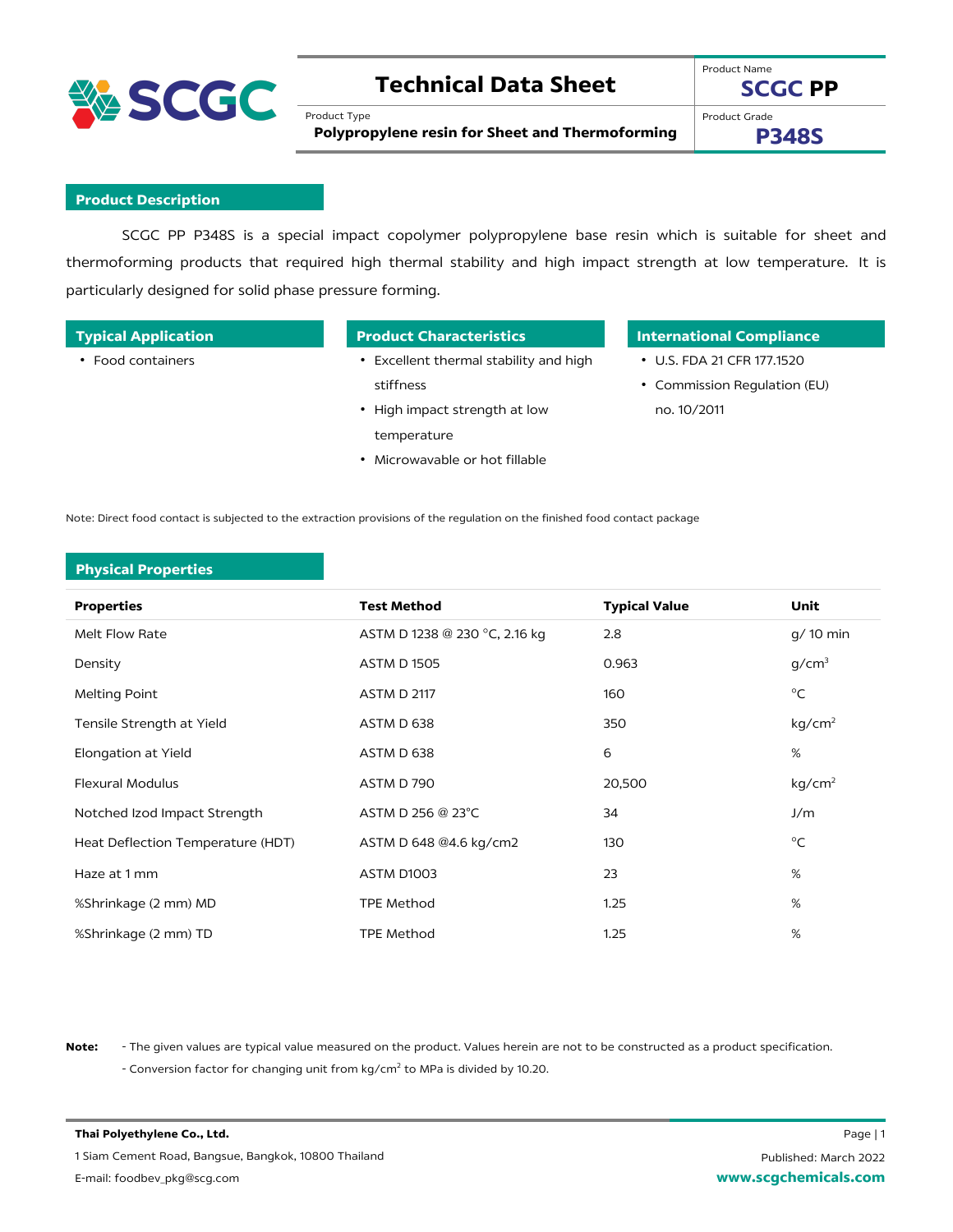

## **Technical Data Sheet**

Product Type

Product Name **SCGC PP**

**Polypropylene resin for Sheet and Thermoforming**

Product Grade

**P348S**

### **Processing Guidelines**

The actual processing conditions depend on each machine type, product dimensions and environment. Sheet: Melt temperature range is 200-250°C and cooling temperature range is 20-60°C. Thermoforming: Heating temperature depends on machine and line speed. Recommend temperature on sheet before forming should be around 155-158°C. Drying recommendation for 2-4 hour at 90-120°C

### **Product Technical Assistance**

For technical assistance or further information on this product or any other SCG Chemicals' products, contact your SCG Chemicals technical service at the address or telephone number as specified below.

### **Product Available Form Product Packaging**

- Pellet 25 kg loose bag
	- 25 kg stretch wrap palletized
	- 750 kg big bag
	- Sea bulk container

### **Storage**

- Store in original container in tidy according to the manual of Handling and Storage from Thai Polyethylene Company Limited.
- Product(s) should be stored in dry and dust free location at temperature below 50 °C and protected from direct sunlight and/or heat, well-ventilated area, away from incompatible materials and food and drink, as this may lead to quality deterioration, which results in odour generation and colour changes and can have negative effects on the physical properties of this product.
- Keep container tightly closed and sealed until ready for use. Containers that have been opened must be carefully resealed and kept upright to prevent leakage. Do not store in unlabelled containers. Use appropriate containment to avoid environmental contamination.
- The storage area should be stable and not be slopped.

### **Safety**

- The product is not classified as a hazardous material.
- Please see our Material Safety Data Sheet for details on various aspects of safety, recovery, and disposal of the products; for more information, contact your SCG Chemicals technical service.